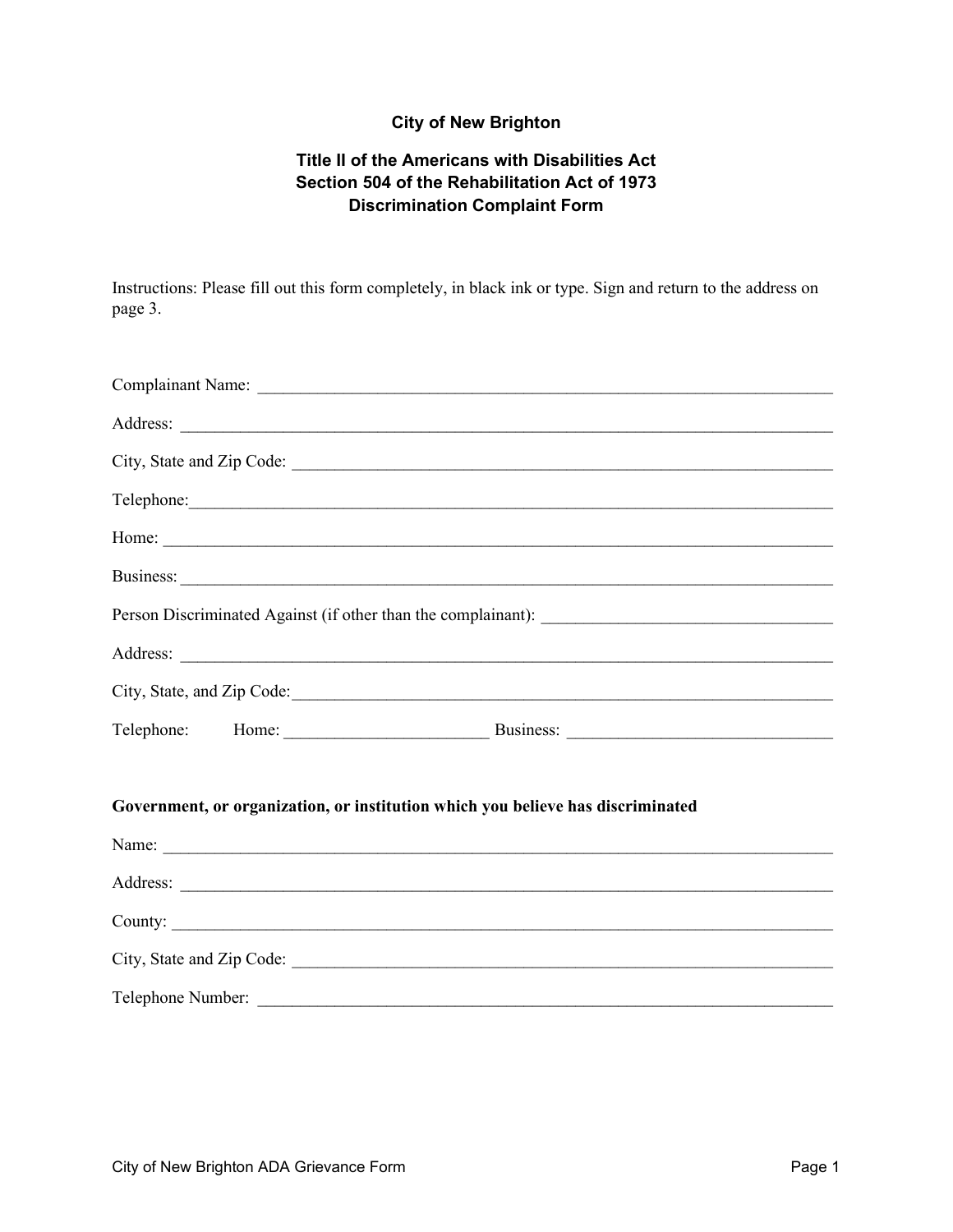When did the discrimination occur? \_\_\_\_\_\_\_\_\_\_\_\_\_\_\_\_\_\_\_\_\_\_\_\_\_\_\_\_\_\_ Date: \_\_\_\_\_\_\_\_\_\_\_\_\_\_\_\_\_\_

Describe the acts of discrimination providing the name(s) where possible of the individuals who discriminated (use space on page 3 if necessary):

Have efforts been made to resolve this complaint through the internal grievance procedure of the government, organization, or institution?

Yes \_\_\_\_\_\_\_\_ No \_\_\_\_\_\_

If yes: what is the status of the grievance?

Has the complaint been filed with another bureau of the Department of Justice or any other Federal, State, or local civil rights agency or court?

| $Yes \_\_ No \_\_$ |  |
|--------------------|--|
| If yes:            |  |
| Agency or Court:   |  |
|                    |  |
|                    |  |
|                    |  |
|                    |  |
| Date Filed:        |  |